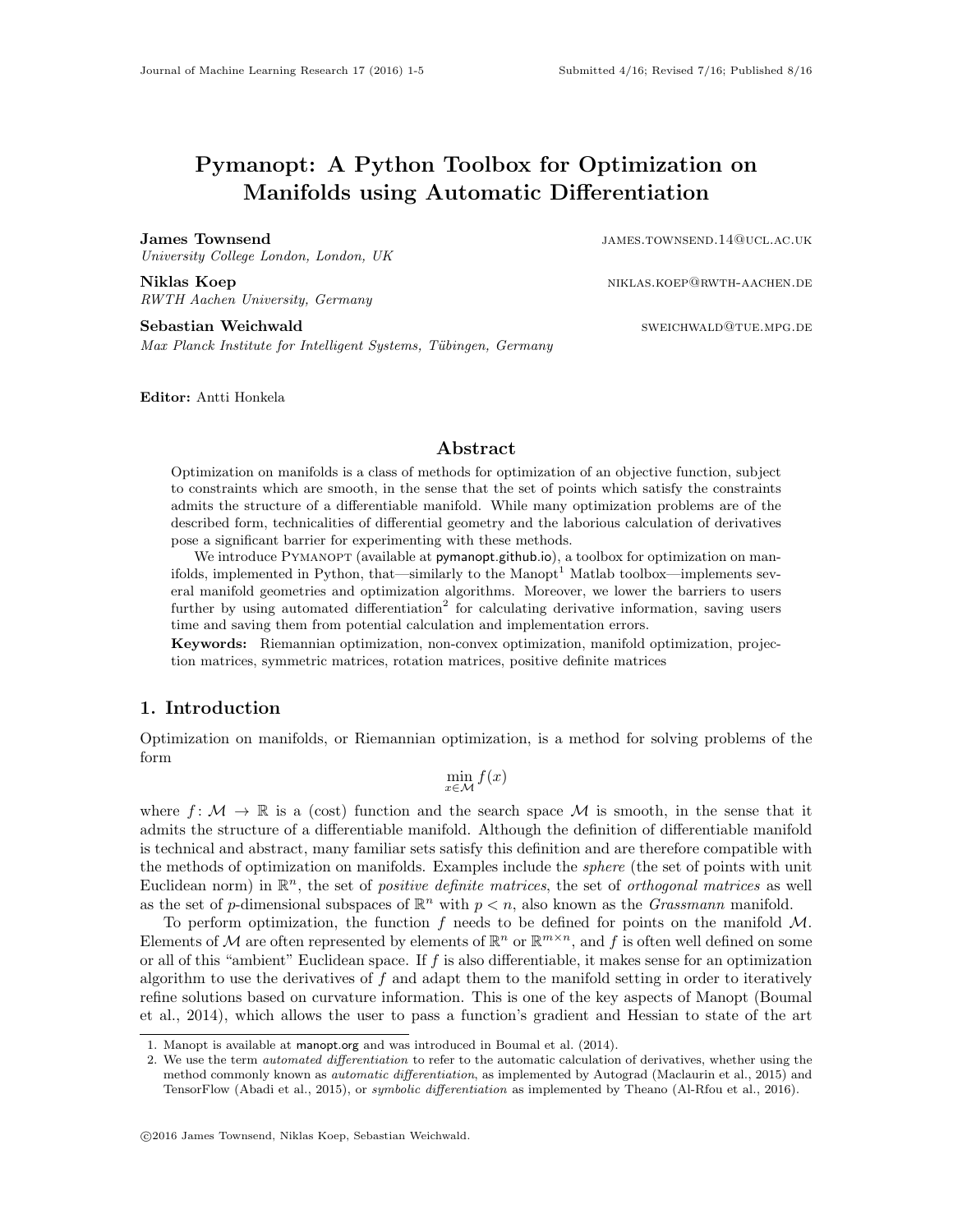solvers which exploit this information to optimize over the manifold  $M$ . However, working out and implementing gradients and higher order derivatives is a laborious and error prone task, particularly when the objective function acts on matrices or higher rank tensors. Manopt's state of the art Riemannian Trust Regions solver, described in [Absil et al.](#page-4-4) [\(2007\)](#page-4-4), requires second order directional derivatives (or a numerical approximation thereof), which are particularly challenging to work out for the average user, and more error prone and tedious even for an experienced mathematician.

It is these difficulties which we seek to address with this toolbox. PYMANOPT supports a variety of modern Python libraries for automated differentiation of cost functions acting on vectors, matrices or higher rank tensors. Combining optimization on manifolds and automated differentiation enables a convenient workflow for rapid prototyping that was previously unavailable to practitioners. All that is required of the user is to instantiate a manifold, define a cost function, and choose one of PYMANOPT's solvers. This means that the Riemannian Trust Regions solver in PYMANOPT is just as easy to use as one of the derivative-free or first order methods.

# 2. The Potential of Optimization on Manifolds and Pymanopt Use Cases

Much of the theory of how to adapt Euclidean optimization algorithms to (matrix) manifolds can be found in [Smith](#page-4-5) [\(1994\)](#page-4-5); [Edelman et al.](#page-4-6) [\(1998\)](#page-4-6); [Absil et al.](#page-4-7) [\(2008\)](#page-4-7). The approach of optimization on manifolds is superior to performing free (Euclidean) optimization and projecting the parameters back onto the search space after each iteration (as in the projected gradient descent method), and has been shown to outperform standard algorithms for a number of problems.

[Hosseini and Sra](#page-4-8) [\(2015\)](#page-4-8) demonstrate this advantage for a well-known problem in machine learning, namely inferring the maximum likelihood parameters of a mixture of Gaussian (MoG) model. Their alternative to the traditional expectation maximization (EM) algorithm uses optimization over a product manifold of positive definite (covariance) matrices. Rather than optimizing the likelihood function directly, they optimize a reparameterized version which shares the same local optima. The proposed method, which is on par with EM and shows less variability in running times, is a striking example why we think a toolbox like PYMANOPT, which allows the user to readily experiment with and solve problems involving optimization on manifolds, can accelerate and pave the way for improved machine learning algorithms.[3](#page-1-0)

Further successful applications of optimization on manifolds include matrix completion tasks [\(Vandereycken, 2013;](#page-4-9) [Boumal and Absil, 2015\)](#page-4-10), robust PCA [\(Podosinnikova et al., 2014\)](#page-4-11), dimension reduction for independent component analysis (ICA) [\(Theis et al., 2009\)](#page-4-12), kernel ICA [\(Shen et al.,](#page-4-13) [2007\)](#page-4-13) and similarity learning [\(Shalit et al., 2012\)](#page-4-14).

Many more applications to machine learning and other fields exist. While a full survey on the usefulness of these methods is well beyond the scope of this manuscript, we highlight that at the time of writing, a search for the term "manifold optimization" on the IEEE Xplore Digital Library lists 1065 results; the Manopt toolbox itself is referenced in 90 papers indexed by Google Scholar.

#### 3. Implementation

Our toolbox is written in Python and uses NumPy and SciPy for computation and linear algebra op-erations. Currently PYMANOPT is compatible with cost functions defined using Autograd [\(Maclaurin](#page-4-1) [et al., 2015\)](#page-4-1), Theano [\(Al-Rfou et al., 2016\)](#page-4-3) or TensorFlow [\(Abadi et al., 2015\)](#page-4-2). PYMANOPT itself and all the required software is open source, with no dependence on proprietary software.

To calculate derivatives, Theano uses symbolic differentiation, combined with rule-based optimizations, while both Autograd and TensorFlow use reverse-mode automatic differentiation. For a discussion of the distinctions between the two approaches and an overview of automatic differentiation in the context of machine learning, we refer the reader to [Baydin et al.](#page-4-15) [\(2015\)](#page-4-15).

<span id="page-1-0"></span><sup>3.</sup> A quick example implementation for inferring MoG parameters is available at [pymanopt.github.io/MoG.html](https://pymanopt.github.io/MoG.html).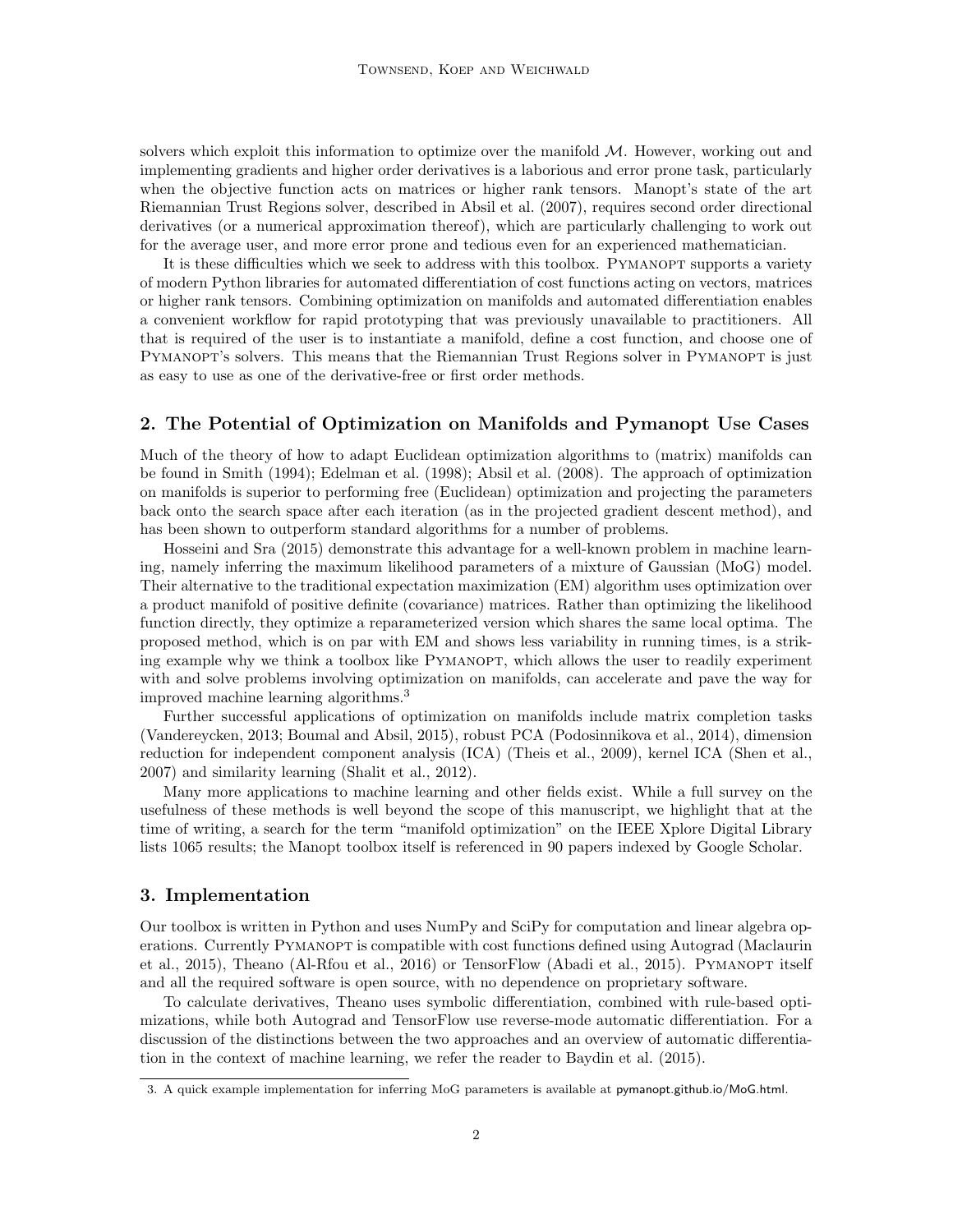Much of the structure of PYMANOPT is based on that of the Manopt Matlab toolbox. For this early release, we have implemented all of the solvers and a number of the manifolds found in Manopt, and plan to implement more, based on the needs of users. The codebase is structured in a modular way and thoroughly commented to make extension to further solvers, manifolds, or backends for automated differentiation as straightforward as possible. Both a user and developer documentation are available. The GitHub repository at [github.com/pymanopt/pymanopt](https://github.com/pymanopt/pymanopt) offers a convenient way to ask for help or request features by raising an issue, and contains guidelines for those wishing to contribute to the project.

# 4. Usage: A Simple Instructive Example

All automated differentiation in PYMANOPT is performed behind the scenes so that the amount of setup code required by the user is minimal. Usually only the following steps are required:

- (a) Instantiation of a manifold  $\mathcal M$
- (b) Definition of a cost function  $f: \mathcal{M} \to \mathbb{R}$
- (c) Instantiation of a PYMANOPT solver

We briefly demonstrate the ease of use with a simple example. Consider the problem of finding an  $n \times n$  positive semi-definite (PSD) matrix S of rank  $k < n$  that best approximates a given  $n \times n$  (symmetric) matrix A, where closeness between A and its low-rank PSD approximation S is measured by the following loss function

$$
L_{\delta}(S, A) \triangleq \sum_{i=1}^{n} \sum_{j=1}^{n} H_{\delta}(s_{i,j} - a_{i,j})
$$

for some  $\delta > 0$  and  $H_{\delta}(x) \triangleq \sqrt{2}$  $x^2 + \delta^2 - \delta$  the pseudo-Huber loss function. This loss function is robust against outliers as  $H_\delta(x)$  approximates  $|x|-\delta$  for large values of x while being approximately quadratic for small values of  $x$  [\(Huber, 1964\)](#page-4-16).

This can be formulated as an optimization problem on the manifold of PSD matrices:

$$
\min_{S \in \mathcal{PSD}_k^n} L_{\delta}(S, A)
$$

where  $\mathcal{PSD}_k^n \triangleq \{M \in \mathbb{R}^{n \times n} : M \succeq 0, \text{rank}(M) = k\}.$  This task is easily solved using PYMANOPT:

```
from pymanopt . manifolds import PSDFixedRank
import autograd.numpy as np
from pymanopt import Problem
from pymanopt .solvers import TrustRegions
# Let A be a (n x n) matrix to be approximated
# (a) Instantiation of a manifold
# points on the manifold are parameterized as YY^T
# where Y is a matrix of size n x k
manifold = PSDFixedRank (A.shape [0], k)
# (b) Definition of a cost function (here using autograd.numpy)
def cost(Y):
    S = np.dot(Y, Y.T)delta = .5return np.sum(np.sqrt((S - A) * * 2 + delta * * 2) - delta)
```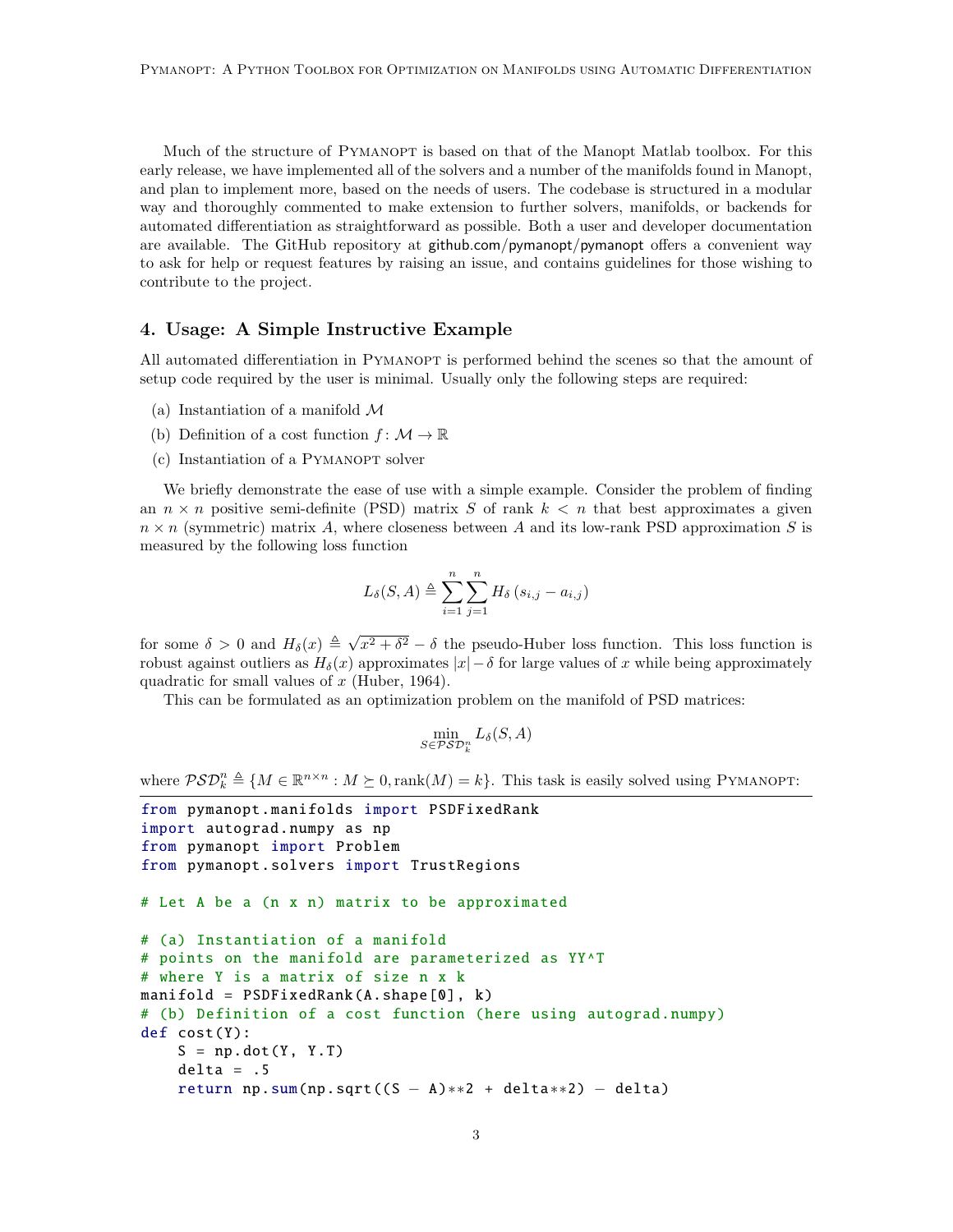```
# define the Pymanopt problem
problem = Problem(manifold=manifold , cost=cost)
# (c) Instantiation of a Pymanopt solver
solver = TrustRegions ()
# let Pymanopt do the rest
Y = solver.solve(problem)
S = np.dot(Y, Y.T)
```
The examples folder within the PYMANOPT toolbox holds further instructive examples, such as performing inference in mixture of Gaussian models using optimization on manifolds instead of the expectation maximization algorithm. Also see the examples section on [pymanopt.github.io](http://pymanopt.github.io).

# 5. Conclusion

Pymanopt enables the user to experiment with different state of the art solvers for optimization problems on manifolds, like the Riemannian Trust Regions solver, without any extra effort. Experimenting with different cost functions, for example by changing the pseudo-Huber loss  $L_{\delta}(S, A)$  in the code above to the Frobenius norm  $||S - A||_F$ , a p-norm  $||S - A||_p$ , or some more complex function, requires just a small change in the definition of the cost function. For problems of greater complexity, Pymanopt offers a significant advantage over toolboxes that require manual differentiation by enabling users to run a series of related experiments without returning to pen and paper each time to work out derivatives. Gradients and Hessians only need to be derived if they are required for other analysis of a problem. We believe that these advantages, coupled with the potential for extending Pymanopt to large-scale applications using TensorFlow, could lead to significant progress in applications of optimization on manifolds.

#### Acknowledgments

We would like to thank the developers of the Manopt Matlab toolbox, in particular Nicolas Boumal and Pierre-Antoine Absil, for developing Manopt, and for the generous help and advice they have given. We would also like to thank Heiko Strathmann for his thoughtful advice as well as the anonymous reviewers for their constructive feedback and idea for a more suitable application example.